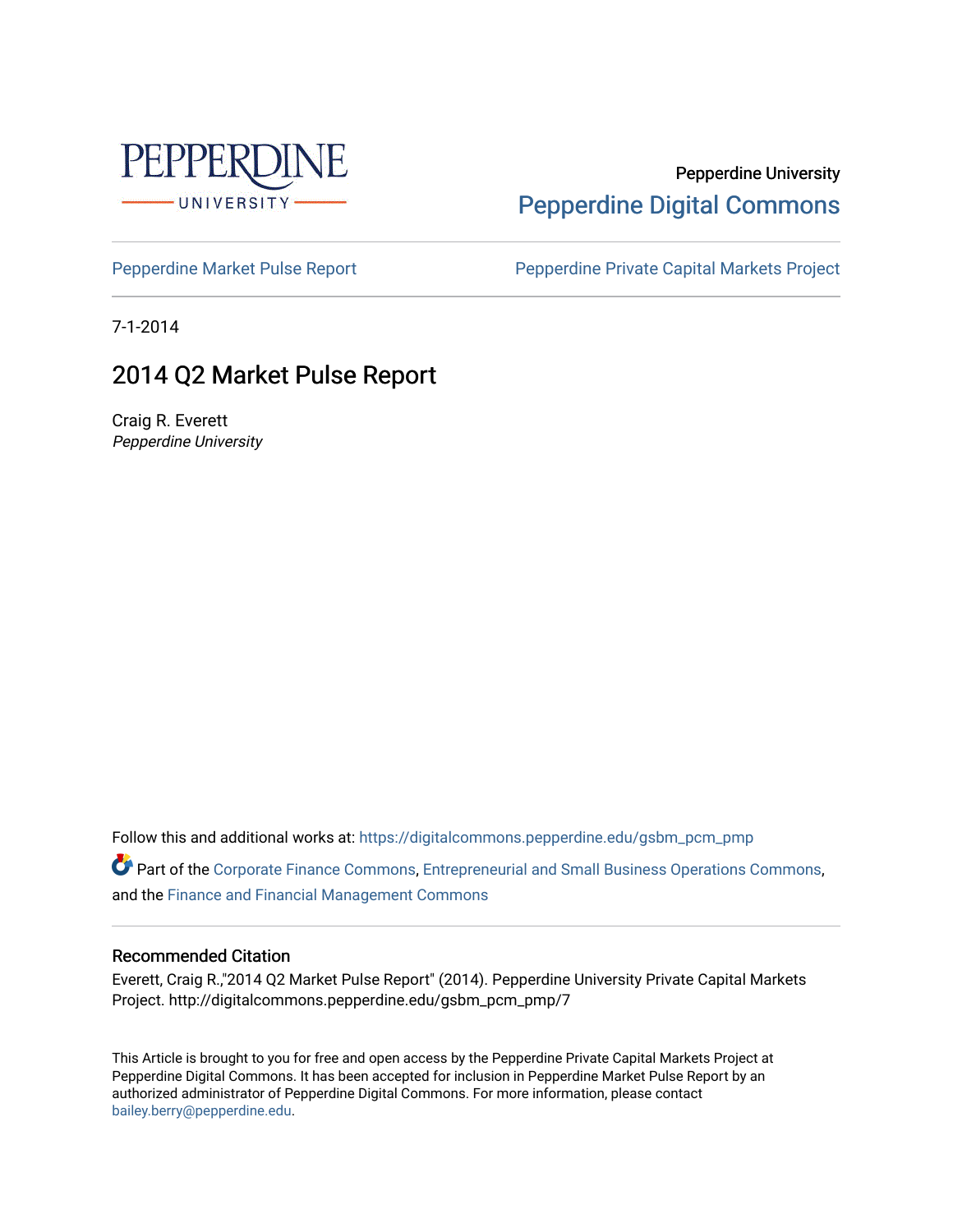

INTERNATIONAL BUSINESS BROKERS ASSOCIATION | M&A SOURCE | PEPPERDINE PRIVATE CAPITAL MARKETS PROJECT





**INTERNATIONAL BUSINESS BROKERS** ASSOCIATION, INC. <sup>®</sup>



PEPPERDINE<br><u>UNIVERSITY</u>

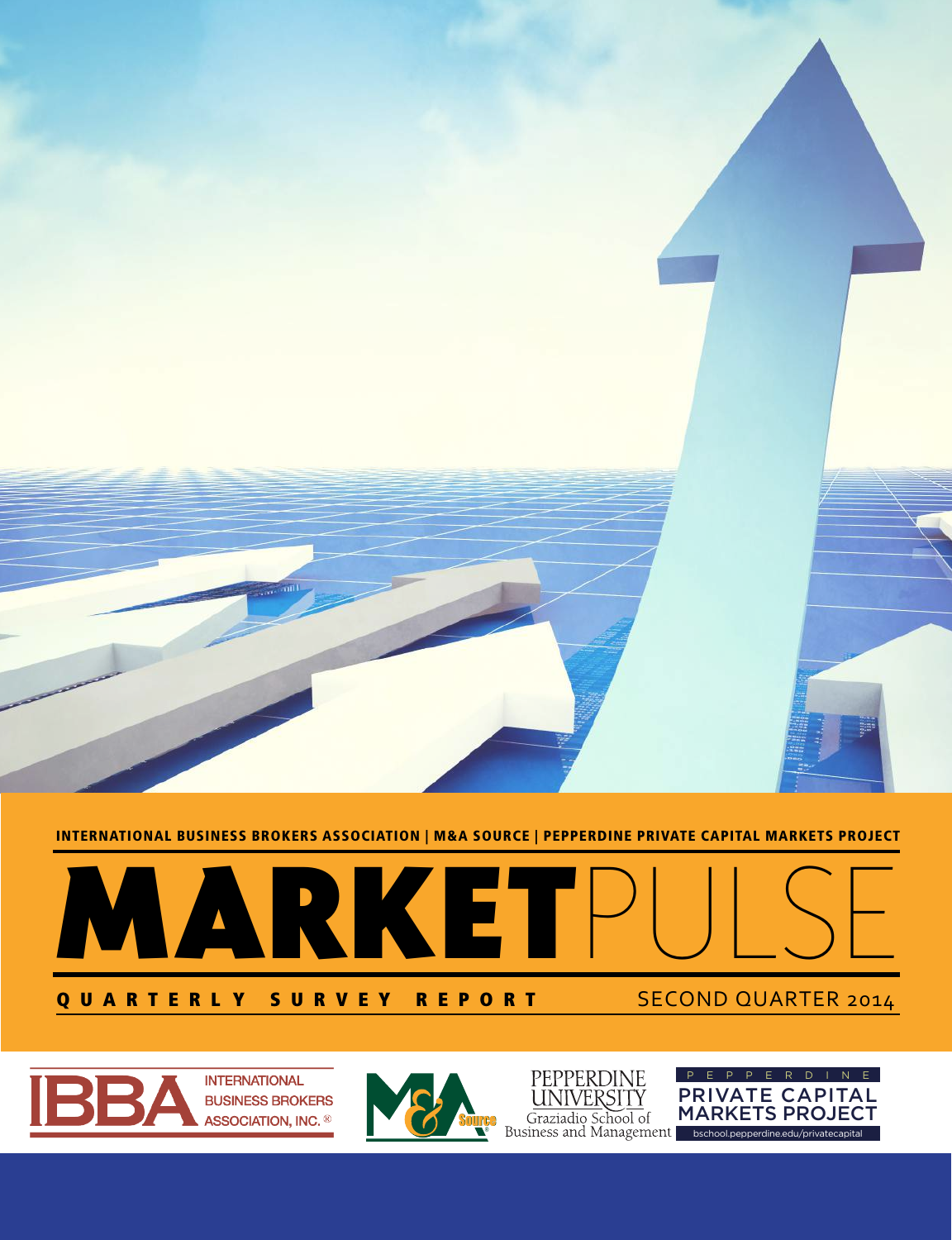#### **MARKET PULSE SURVEY REPORT SECOND QUARTER 2014**

fzw sw KKKI sv W (I e uw W s Ow b we w su ws w ys" s suu sw vw sv" y x zw s ©w u v"" x t "w w  $tw^w$  v  $w^w$  Ws e  $ww + s$  w  $88085$ WW, s v  $zw$ U w W v w Ws  $@v + s$  w  $&5WW$   $0&83WW, 1$  f zw s " s w survuw  $\int_{0}^{\infty}$  z w  $\int_{0}^{\infty}$  w  $\int_{0}^{\infty}$  valuable values of  $\int_{0}^{\infty}$  values over  $\int_{0}^{\infty}$  values over  $\int_{0}^{\infty}$  values of  $\int_{0}^{\infty}$  values of  $\int_{0}^{\infty}$  values of  $\int_{0}^{\infty}$  values of  $\int_{0}^{\infty}$  va w "surchasers" and the IBBA and The IBBA and MAG Source IBBA and MAG Source IBBA and MAG Source IBBA and MAG Source IBBA and MAG Source IBBA and MAG Source IBBA and MAG Source IBBA and MAG Source IBBA and MAG Source IBBA a ww zwWs Qwb we w "z zw x zwbw wv" w  $b$  " $s$  w $Ls$  " $s$  W $s$   $@v$   $b$   $@v$   $x$   $s$   $y$   $z$   $w$  $P$   $s$  " $s$   $y$   $e$   $uz$   $xK$  " $w$   $s$   $y$ Ws syw w s bw wv" wg "w" 1

 $f$ zwc 5 5347 wsuww t 535 w vw / www "y 49  $w^4$  ssv "ws" st "wt Gwsv W(Is  $u^4$  "  $1 Q_s x$  $x zww$  vw  $+83'$ ,  $z$ svs w  $43$  w  $xw$  w  $w$  at  $w$   $z$  w  $W(1)$ "v  $1bs$  "u" s "v sv "v w w "v 434 s su "c 5 53471

#### *i FSr y y*

| $Ws^{\alpha}$ e ww | U w W v w Ws Ow |
|--------------------|-----------------|
| Uw zs 8833T        | 85WW 088WW      |
| 8833T084WW         | 88WW0883WW      |
| 84WW 085WW         |                 |

I x u x zwWs Owb w w w ss"stw KKKI svW(Ie uwwtwz  $p$ s "u" sw" wsuz sww. This is  $\approx 30$  $\begin{array}{ccc} \text{sywv} & \text{u} & \text{w} & \text{x} & \text{0} & \text{0} \text{vs} & \text{w} & \text{wws} & \text{``x} & \text{s} \end{array}$ zwswxzws©wsuwsvu "wort M1 Ls"y Nww/s"s xw xx"suws bwwv"wg"w") Ps"sv" euz x K"w svWssyww svv"wu xzw bw wv" wb " s wLs " s Ws Qw b "wu 1

 $f$  two ws w tw/ ws wu su zw $R\bar{K}K$  sv W $($ I e uwzwsv s w s sv "H"ttsl y  $+$ aaa 9 $\omega$ 075551

#### **INTERNATIONAL BUSINESS BROKERS ASSOCIATION**

6858 b<sup>e</sup>w d sv  $K''v''$  y 8/e "w633  $I$  s  $s/PI$  63638 g eI

 $It is 1 y$ 

eu Kz**OWLKRW**(IWR  $M^{\alpha}$  wa

 $U^{\epsilon}$ s d $^{\alpha}$ w/LKR Ws  $\mathbb{Q}_V$ " y L "  $wwLzs$ "

e wwi s"/LKRW(IWR  $Lzs^{\alpha}$  s

#### **M&A SOURCE**

6858 b"w d sv  $K''v''yO'$  we "w633  $I$  s s/PI 63638 g eI

 $1 s$  uwl  $y$ 

 $Ts$   $T''$   $uz$  $N$ w<br/>u $\ ^{^{\prime\prime}}$ w<br/>M<br/>' $^{\prime\prime}$ wu

M s Us s/LKRW(IWR  $Lzs^{\alpha}$  s

#### **PEPPERDINE PRIVATE CAPITAL MARKETS PROJECT**

P s "sv" euz xK " w s v Ws syw w bw wv" wg "w" 9433 Lw w M "w  $U$  I yww/LI A3378

tz lwww"www2"swus"s

U<sup>e</sup> vs I 1U<sup>e</sup> <sup>a</sup> y v bz M1  $M_{\text{WS}}$ 

 $L\,$ s"y $d$ l<br/>N ww $/$ bz  $Ml$  $M^{\alpha}$  van

 $R^{\alpha}$  sezs  $Q$  v<sup>a</sup> s dwws uz I u's w

5345 053471I d"yz dww w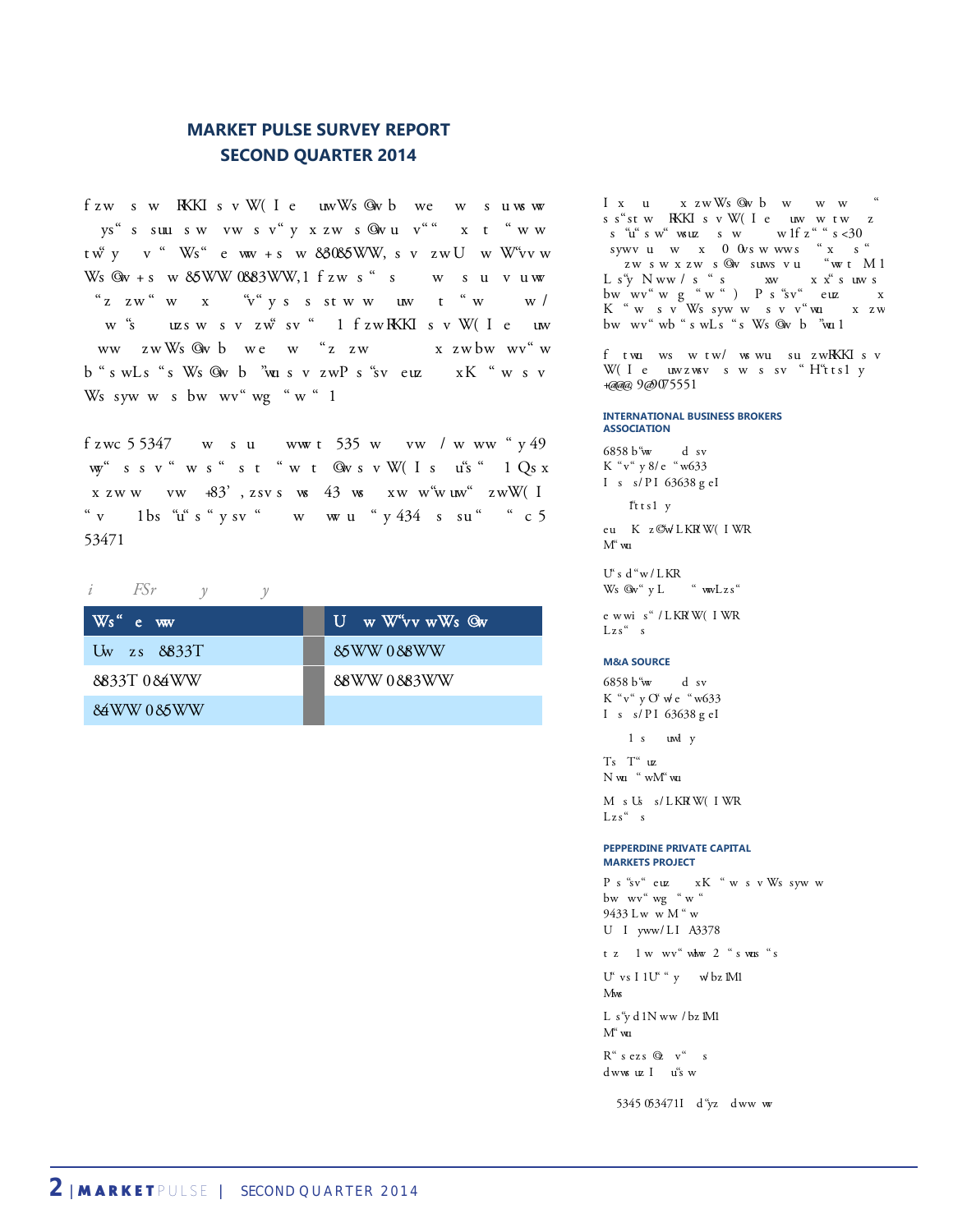#### **KEY FINDINGS**

v" swuw""ys"uwsw"tw/yt"w wx suwsv y ws w wu to the top tow the top to the top to the top to the top to the top to the top to the top to the top to the top to the top to the top to the top to the top to the top to the top to the top to the top to the top to s  $\mathbb{G}v1$ A *Confidence is coming from both* y www.financial y said of buy and the buy and the buy and the strong said of side is very said both the selling said of said and the sellers feel more confident to get a strong confident the strong confident the strong con

 $s \s^{\omega}$  /  $s \vee t \wedge w$  xww wux stw "z zw sw x zw wux sv w wus "x t "w y "y x s v 1



 $R c 5/sv$  w ws y "u $\mathbb{C}$ " w u"w / "vw" ys 616 tww s  $50$  " us w" z "uz  $8$  w ww s "y "x us " u ws wl f z s " x s " vw x " $58$  tww" c 453471

#### *Figure 3: Mean Index of New Clients by Deal Size*

 $\begin{array}{ccc} i & H \mathcal{E} w & i & w & d \end{array}$  *Or* 

|            | Q <sub>2</sub> 2014 | Q1 2014 |
|------------|---------------------|---------|
| D8833T     | 616                 | 615     |
| 8833T084WW | 618                 | 5 l@    |
| 84WW085WW  | 6 <sub>19</sub>     | 518     |
| 85WW088WW  | 618                 | 5 IA    |
| 88WW0883WW | 616                 | 5 P     |

Kst tww svw zws"  $x$  ww  $\frac{1}{2}$  at  $x$  www.

# **B**<br>0 Ms "v d s

*sell side.*

 $\int$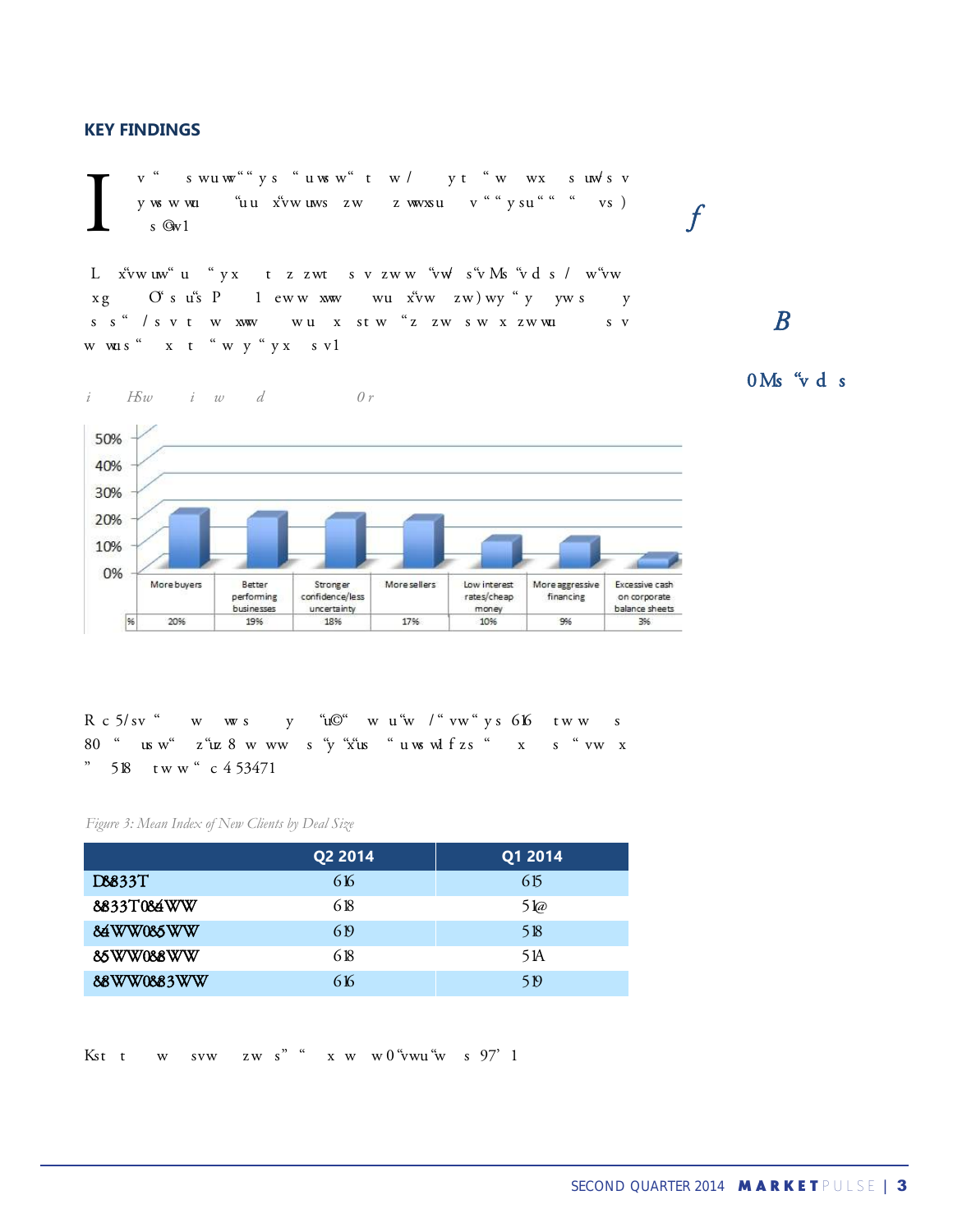#### **BUYER VS. SELLER MARKET**

fzw s@w sw s "wol Ws" e ww u " w twst w) s@w s v zw w "vw s Qwu " w tws ww) s Qwl bwuw " u "w z"x sww) s Qwsvws "w" uwswl

#### *Figure 4: Advisors Who View Market as a Buyer's or Seller's Market*

|            | $K$ w) Ws $Q_W$ | $eww)$ Ws $Qw$ |  |  |
|------------|-----------------|----------------|--|--|
| D8833T     | 9A'             | 64'            |  |  |
| 8833T084WW | 86              | 7<             |  |  |
| 84WW085WW  | 85'             | 7@             |  |  |
| 85WW088WW  | 7A'             | 84'            |  |  |
| 88WW0883WW | 64'             | 9A'            |  |  |

 $f z^{\alpha} x^{\alpha} y^{\alpha} y^{\alpha} u^{\alpha} w^{\alpha} z$  www t "ww"s "laxzw  $t$  "wssu" zsw "sw "z u "y" c  $5$ /< $\emptyset$  wwsw  $s$  w zs  $8833T1$ 

#### **TOP 3 SELLER MISTAKES**

Iv " wws sQw "v"usw z"uzwww " suwvws uuw "  $zws$  swlg ws "uw was "  $w$  " ww wa  $1 \text{ R } zwWs$ " eww sQw/ "sQw %5 sv % ww x"su"s wa v Qww "y sv vwu<br/>" v t " w s w l R zw w " v w s  $\circledast$  w <br/> " s " w zw  $t$  "wsvwu""yt "wswzwvzw5"sv $6^{\nu}$  /suu v"y 1

 $f$ zww ww tws y ws w w "s s"s suzww w "y y x s yw u s "w/ ww M s Us s/W(I e uwLzs" s v s w xb wz s  $K$  "wwl g x sw/ w $\heartsuit$  zs zwyww zww "s attachment, the more likely sellers are to hang when the more vector  $\mathbf x$  are to hang when the business are to hang when the business are to hang when the business are to hang when the business are to hang when the busi v twtwwwwt ww<sup>"</sup>z wwwy/w<sup>"</sup>with more energy, new ideas, or an interest with more energy, new ideas, or an interest or an interest or an interest or an interest or an interest or an interest or an interest or an interest or  $svv''$  s w  $uw1$ 

#### $\begin{array}{ccc} i & 5S & I \ y & r \end{array}$

|                             | $Ws$ " $e$ ww       | U w W <sup>e</sup> vy wWs Ow |
|-----------------------------|---------------------|------------------------------|
| $W^*$ s O $\sqrt{4}$        | $g$ ws " $uN$ was " | $g$ w " $uN$ w s "           |
| $W^{\prime\prime}$ sQ $w\%$ | b Oʻsu"sdwa v       | N "sf"w                      |
| $W^*$ s $\mathbb{Q}_V\%$    | Mwa " " y es w      | Mwu " " y es w               |

 *additional emotional attachment, the more likely sellers are to hang on too long when the business would truly be better served by someone with more energy, new ideas, or resources.*  $\frac{w^4 s}{w^4 s}$ **The greater the**<br>emotional

*The greater the* 

- Dora Lanza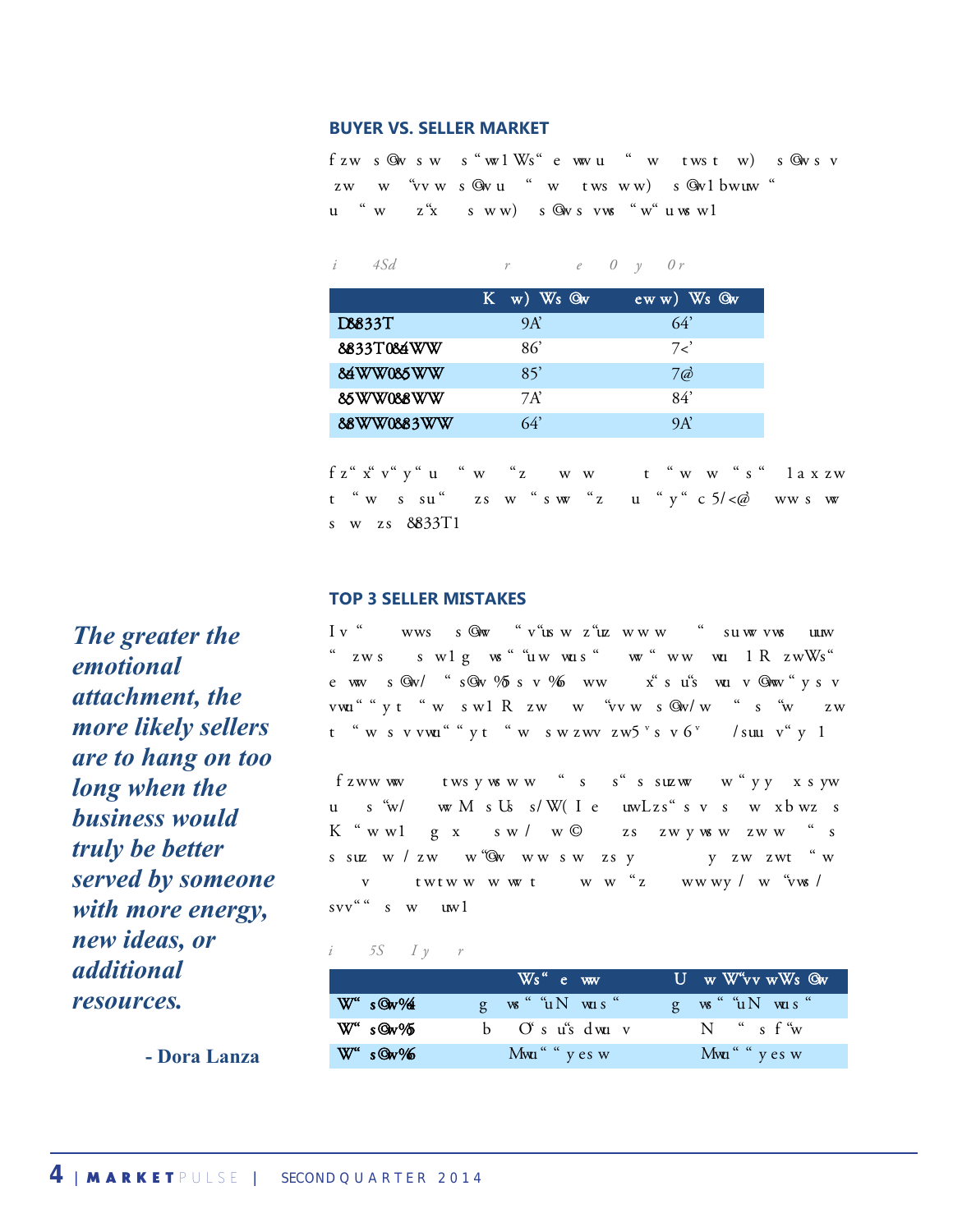#### **VALUATION MULTIPLES**

L sw s sw/ss" swzws w wzs tww" s @w wu  $1 \text{ K}$  "ww" zw& " "  $883$  $\frac{m}{m}$  will wx w zwtw/ys sx  $\frac{m}{m}$  in

kw www.sectors weakly would be a sector word for the sector sectors  $\frac{1}{2}$  weakly for the sector of the sector  $\frac{1}{2}$  weakly sector sectors weakly sectors a sector sector sectors show that sectors is a sector sector sw s©wwu zwwss" ws"wszwswla s wsyw t z  $Ws^{\alpha}$  e ww s v U w  $W^{\alpha}$ vv w $Ws$  Qw  $\qquad$  " w  $s \times s$   $s \times 43'$   $\infty$   $w \times 1$ 



#### *i* 6*Sr r*

|            | c 5 5 3 4 7                  | c 4 5 3 4 7               | $c$ 5 5 3 4 6    |
|------------|------------------------------|---------------------------|------------------|
| D8833T     | $5 \cdot$ еМ $N$             | $5 \cdot$ еМ $N$          | $5 \cdot$ еМ $N$ |
| 8833T084WW | 5 $\omega$ +е М $\mathcal N$ | $519 \text{ +} \text{MN}$ | $518 + e$ MN     |
| 84WW085WW  | $64 + e$ MN                  | $64 \text{ } \text{eMN}$  | $518 + e$ MN     |
| 85WW088WW  | 718 +NKR MI,                 | 716 +NKR MI,              | 7B +NKH MI,      |
| 88WW0883WW | $8\,\mathrm{V}$ +NKR MI,     | 718 +NKR MI,              | 813 +NKR MI,     |

 $\hbox{O\hspace{-.6em}V\hspace{-.4em}V} \quad w < x \quad z \, w \, \, \lq \, \lq \quad \ \ s \ \ w \, u \quad w \qquad \ \ \lq \, \lq \, w \, l \, \, R \, \, z \qquad \ \ s \ \ w \, w \, u \, w \quad \ \ s \ \ y \, w \, \, x \qquad \ \ \lq \, \lq \, w \, s \, \ v$ zw wuw syw xt "ww zs v "z" zs s yw"  $c$  5 53471

#### *i 7Su* e *y r* w

|            | $c$ 5 5 347         | e vi"z" ds yw                       |
|------------|---------------------|-------------------------------------|
| D8833T     | $4805k8$ $\star$ MN | 97'                                 |
| 8833T084WW | $51580613$ +eMN     | $\triangleleft \widehat{\! \varpi}$ |
| 84WW085WW  | $6B06B + cMN$       | 8<                                  |
| 85WW088WW  | 6B0818 +NKH MI,     | A3'                                 |
| 88WW0883WW | 75809B +NKR MI,     | 433'                                |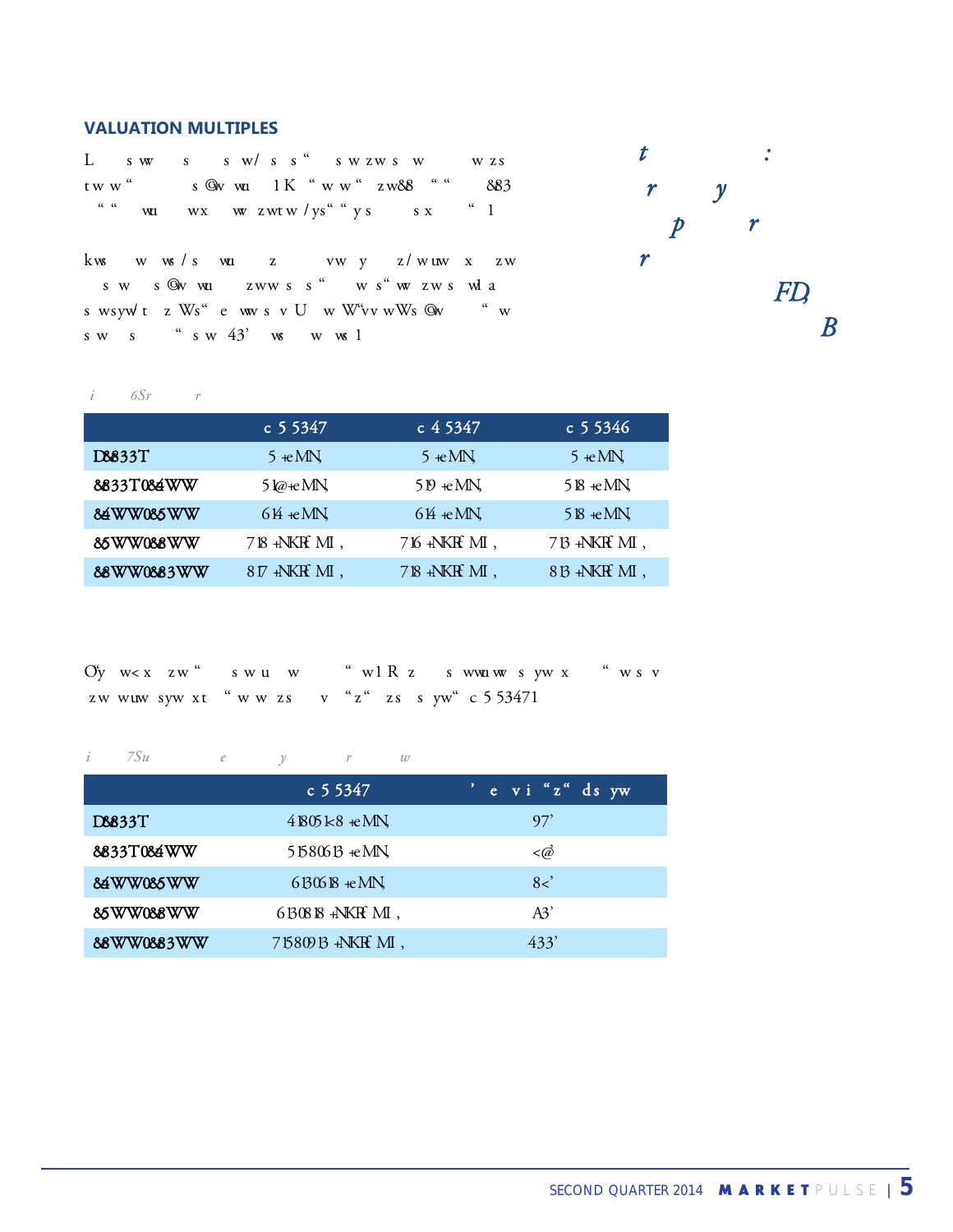#### **BUYER TYPES**

 $\mathrm{O}^\epsilon$  "wtwv"swszws Owz" sw $/\hspace{-2.9mm}$ s dominated the market this guarden largest or second largest or second largest or second largest or second largest or second largest or second largest or second largest or second **BUYER TYPES**<br>O<sup>o</sup> "wtwv "swyzws Qwz" sw/s C<sup>o</sup>lys zwsyw wa vsyw<br>tw "x xx"wwalb"sww "x" v"v) z s ts"s sQw<br>su"" "zw&8WW0&83WW wa/zwwzwv "swx83" x uzswl activity until the \$5MM-\$50MM sector, where they dominated 50% of purchases.

*Figure 8: Buyer Types*



#### **HOT INDUSTRIES**

 $\sum_{k=1}^{\infty}$  service comparison and  $\sum_{k=1}^{\infty}$  super market and  $\sum_{k=1}^{\infty}$  super market activity the math  $\sum_{k=1}^{\infty}$  super super super super super super super super super super super super super super super suu "yx zwsyw wu vsyw twxt "ww v"ww wu w uw wl

#### *i* 9*Sl m*

|            | $\mathbf{f}$ es w                 | $5$ °OW es w                    |
|------------|-----------------------------------|---------------------------------|
| D8833T     | $b$ xw s ew "uw $+56$ ",          | $dw s s + 55$ ,                 |
| 8833T084WW | $dws''$ +4A',                     | K "w ew " $uw 49$ ",            |
| 84WW085WW  | K "w ew "uw $+54$ ",              | $Q$ ws z Ls w $\overline{49}$ , |
| 85WW088WW  | $M^{\alpha}$ " $t^{\alpha}$ +5<', | Ws $xu \cdot y +5 < \infty$ ,   |
| 88WW0883WW | K "w ew " $uw + 83$ ",            | $W xy (dws'' + w s 58',$        |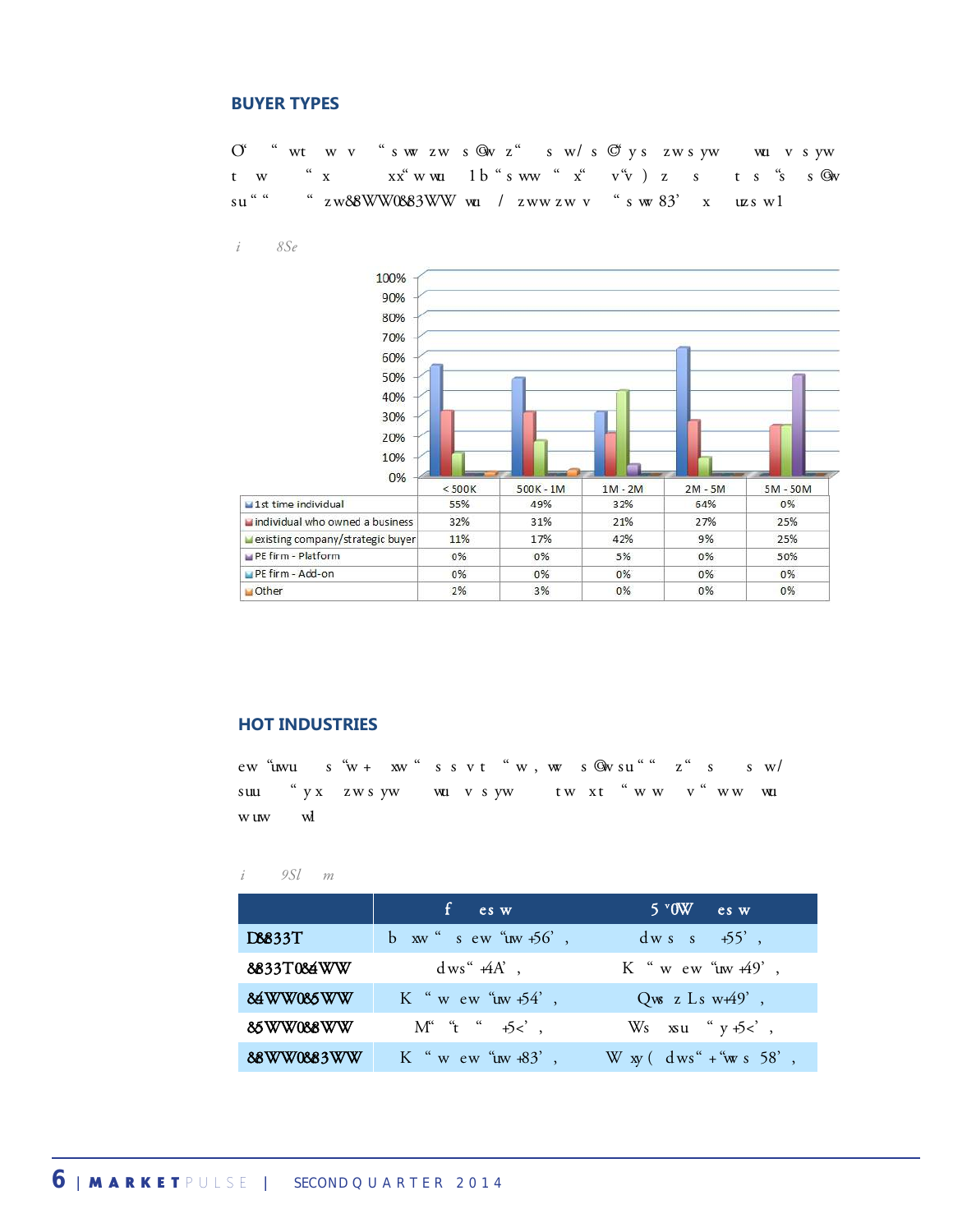#### **MEDIAN TIME TO CLOSE**

Wwa"s "wuwsws sws vw" www sQw volution. The attributed to more aggressive financial to more and the more comparation of the more aggressive financing and the contract of the more contract of the more contract of the more contract (in  $F0Sr$  of the more tw xt w "z  $x_1^{u}$ " us "s  $x_2^{u}$  suwzw" sufficient capital to finance the sufficient capacity sufficient capital to finance the sufficient capital to  $x_1^{u}$  acquisitions.

|            | $c$ 5 5 3 4 7 | $\,$ c 5 5346 |
|------------|---------------|---------------|
| D8833T     |               |               |
| 8833T084WW |               | 8             |
| 84WW085WW  |               |               |
| 85WW088WW  |               | @)            |
| 88WW0883WW |               |               |

**"** *Sellers don't have to hold as much paper in the deal post-close.*

**"** - Steve Wain

#### **DEAL STRUCTURE**

eww x su u w x s sw w x x su y suu deal for a small of deal financing in a small of the angle of deal financing in almost even a small of the angle of the small of the small of the small of the small of the small of the sm  $\sigma$  that sold in the sold in the sold in the sold in the sold in the sold in the sold in favor of earn-out in favor of earn-out in favor of earn-out in favor of earn-out in favor of earn-out in favor of earn-out in favor  $\sqrt{\frac{a}{w}}$ 

In today's M&A market place, seller don't have to hold as much paper in the deal post-close," said ewwis"/KKILzs"sv "u"s xLsvwI u"swl fz"u vtwvw s tw x  $f$ a increased availability of increases  $f$  in  $f$  in  $f$  in  $f$  is  $f$  buyer  $f$  buyer  $f$  buyer  $f$  buyer  $f$  buyer  $f$  buyer  $f$  buyer  $f$  buyer  $f$  buyer  $f$  buyer  $f$  buyer  $f$  buyer  $f$  buyer  $f$  buyer  $f$  buyer  $f$ "uwwt wu x'vwuwl

iw) we we'<sup>'</sup>Chv wwws wex xsy "yu s<sup>a</sup>wsss t<sup>a</sup>vyw zwss ys/is" u "walOus"w" y z vw/zs) "us twwv w su "yw ts "szw zs "zs ww wi

#### *i* 11*Sg y v HHDFL BHDFI*

|            | $c$ 5 5 3 4 7                             |                   | $c$ 5 5 3 4 6              |                                           |                      |                  |
|------------|-------------------------------------------|-------------------|----------------------------|-------------------------------------------|----------------------|------------------|
|            | ew w<br>$O^{\epsilon}$ s $u^{\epsilon}$ y | N<br>$\mathbf{a}$ | ew w<br>dws" w<br>-66<br>N | ew w<br>$O^{\epsilon}$ s $u^{\epsilon}$ y | $\mathbf{N}$<br>$-2$ | ew w dws" w<br>N |
| D8833T     | 46                                        | $\overline{0}$    | 4'                         | 47'                                       | 8'                   | 4'               |
| 8833T084WW | $4\vec{\omega}$                           | $6^{\circ}$       | 5'                         | 48'                                       |                      | $4^{\circ}$      |
| 84WW085WW  | A'                                        | 4'                | $\Omega$                   | 5 <                                       | $\varsigma$          | 0                |
| 85WW088WW  | 43'                                       | $4^{\circ}$       | 6'                         | 44'                                       | 5,                   |                  |
| 88WW.      | $\overline{0}$                            | 5 <               | 8'                         | 44'                                       | 43'                  | $6^{\circ}$      |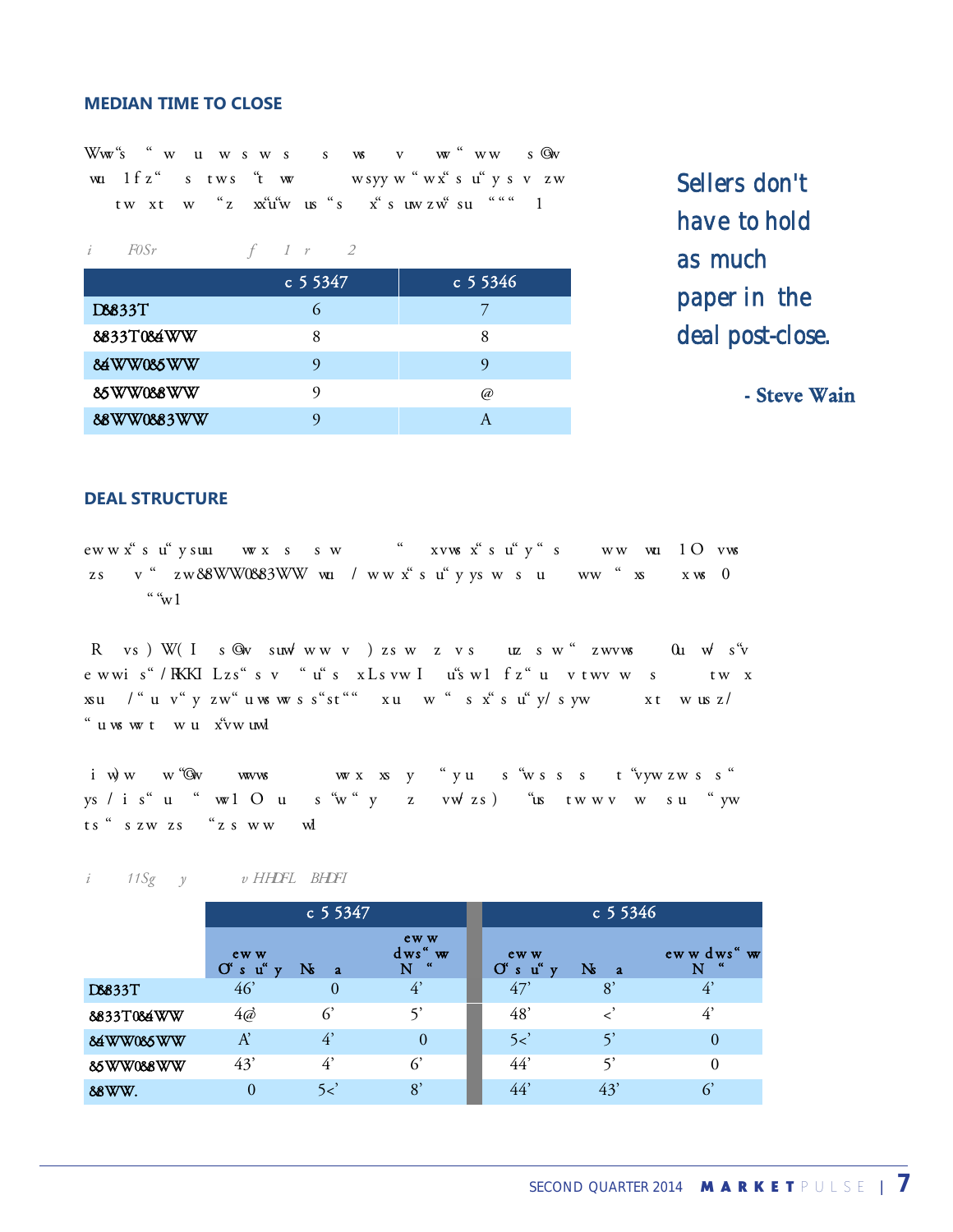#### **SECOND TIME TO MARKET AND UNSOLICITED OFFERS**

**"** *Unfortunately, many business owners don't understand the negative repercussions that can occur when you try to sell your* 

**- Craig R. Everett**

 $Yw$  z" s  $w/w$  vwwwwws  $\mathcal{Q}$  were the indicate to indicate to indicate to indicate to indicate to indicate to indicate to indicate to indicate to indicate to indicate to indicate to indicate to indicate to indicate to tried to sell via the sell win the sell with the selling with the past. More than the advisor to the advisor of the advisor of the advisor of the advisor of the advisor of the advisor of the advisor of the advisors of the  $(56.66)$ ,  $25y$  u who known their business who their who sells who sells who their business on the interval to sell the sells who sells are sells who sells are sells who sells who sells who sells who sells who sells who  $z\,s$  x +7A' ,  $\,$  z wsv $\,$   $\,$   $\,$   $\,$   $\,$  www z sv  $\,$  u  $\,$   $\,$  v  $\,$   $\,$   $\,$  v  $\,$   $\,$   $\,$  v  $\,$   $\,$   $\,$   $\,$  v  $\,$   $\,$  z  $\,$  v  $\,$   $\,$   $\,$  v  $\,$   $\,$   $\,$  v  $\,$   $\,$   $\,$  v  $\,$   $\,$  v  $\,$ t "w z yzs zwt QwlI vzsx+86', s"vzwzsvu"w z )vtww s suzwert stw v "wu tw w "y zw t "w zw s Qw 1 ESATII, EWSV WWESVUWEND WWWWWWEND<br>t "WE yzs zwt QVII vzsx+86', s"vzwzsvu"wEy Vtww<br>s suzwtstwv" wutwxwe "yzw" t "wEwsQvI<br>g x sw/s t "wEwsYzwwys" wwwu "<br>zs us uu zwEwt" wF wS" L s"ydl

**euz** x K " w s<br> **ett** u x'vw "s " / x that can occur when you try to sell you that can our sell you that can occur when you to sell you that can our same of your business on your sell you when you when you want to sell you want to sell your position of the sam Everett Start Capital Markets Projector, Projector, Projector, Projector, Projector, Projector, Projector, Projector, Projector, Projector, Projector, Projector, Projector, Projector, Projector, Projector, Projector, Proje u xvw "s " / x $@v w$  ww u w/svvvu "w" t "w swsw all common when when business owners in the selling of the selling of the selling their time and the selling the<br>common when when when when when the selling the selling their time and selling their time and selling the sel  $t \stackrel{\alpha}{\sim} w l$ **business on your own** *b*  $\frac{2s}{N}$  *business* on your own *b*  $\frac{2s}{N}$  *business* on your own *b*  $\frac{2s}{N}$  *business* on your own *b*  $\frac{2s}{N}$  *business* on your own *b*  $\frac{2s}{N}$  *business* on your own *b*  $\frac{2$ 

> f zw vww "swz y " "s@wsvz sz zw " wv along with not knowing how to protect their resources during the sale process," Nww u "  $w1$  fzs ws zwt " w us twi w z /  $wt$  $\mathbf{z} \le \mathbf{w}$  as the time the business over  $\mathbf{w} \le \mathbf{s}$  or  $\mathbf{w}$  as the set of  $\mathbf{w} \le \mathbf{s}$  or  $\mathbf{w}$

I x t "wwz Gw"zs zwt Gwx" / KKI v "wu eu Kz©ws wwwsswzw"sv" tsw sw' "uwl

Ws www.szwwwt "wt  $\mathcal{Q}_N / t$  zwzsww "ws" y/ education, or experience," said Bushkie, president of Cornerstone Business Services.  $fzw$  s  $s$   $\mathbb{G}s$  y  $vys$  ws  $v$  www " "z w<sup>"</sup>z ws uuw  $0$  xww ww/wzwwwzszws zws/ "us ts"s ws"y zws wxzwt "w/ s@ws syw x xwad R zw w/zw a w $2eww$  " $wu$  " $wu$ "  $wuz$  " $yzwwv$   $xzww$   $w$   $wzss$   $z$  " $y$ ) tww v w waxwu w s @w zwt "w s w u w " zs x x zs zw t "wt  $\mathbb{Q}_V$  " "" $S$  " "w1

**"***Like many industries, you get what you pay for.*

- Scott Bushkie

U'Ow s "v "w/ yw zs s x / K z $\mathfrak{G}$ wu " wl I v " z z v zwlw "x"w K " w R w w"s + LKR zwWwyw s v I u " " " WswRww"s+W (IWR vw"ys" swsyzw x"wwww" zw  $s$  "  $1$  i  $\odot$  "z w x zw s v ) zs ws uz tw w uzs uw x uuw 1 **E** E V EWEW A<br>
Ws w R w w<sup>e</sup>s<br> **kie** s " 1i © "z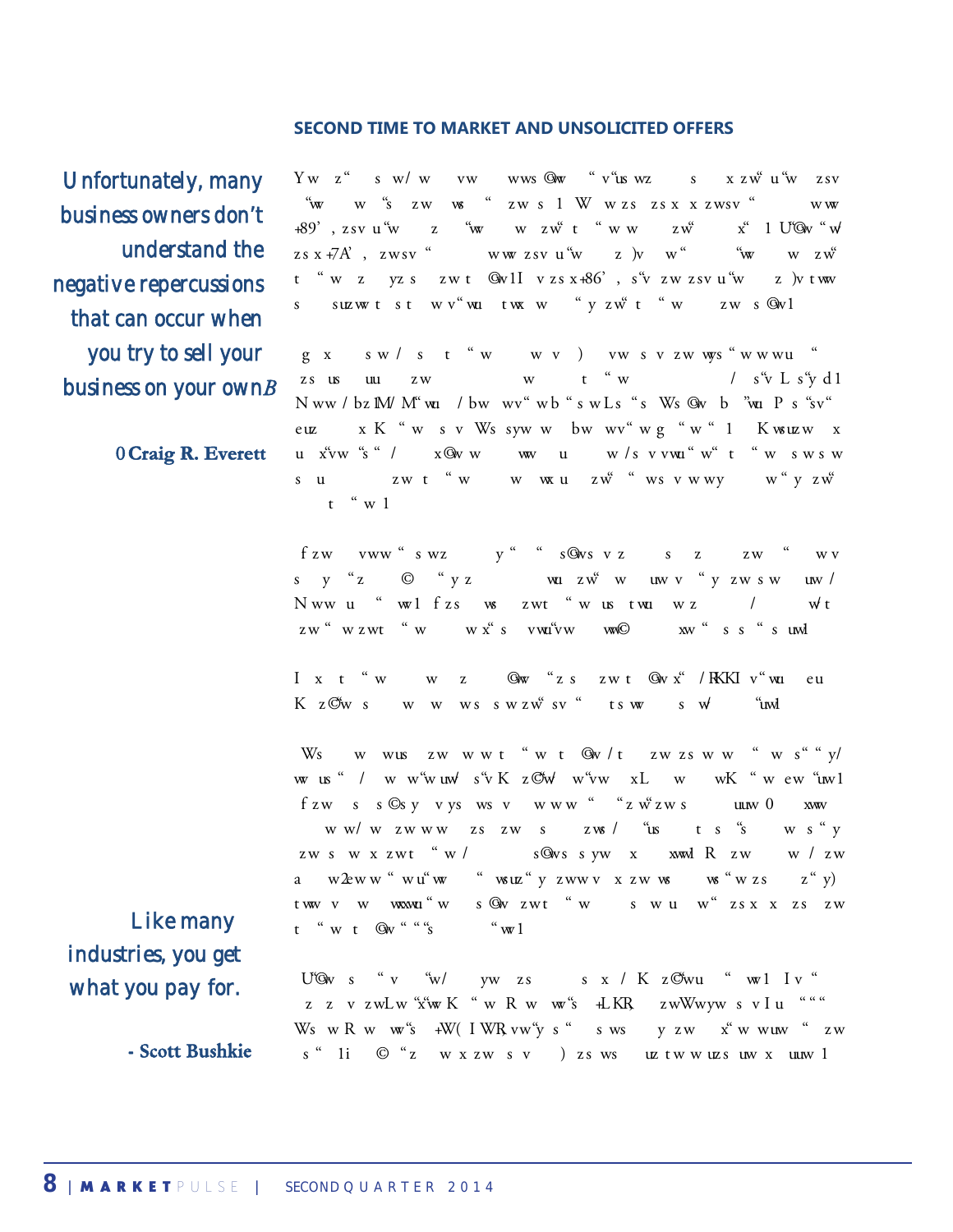## EARN A CERTIFICATE IN PRIVATE CAPITAL MARKETS



The Certificate in Private Capital Markets (CIPCM) is a three-day curriculum-based training program led by Dr. Craig R. Everett, director of the groundbreaking research Pepperdine Private Capital Market Project and co-editor of the Journal for Entrepreneurial Finance.

- Designed for business owners and professionals employed within the finance, banking, investment, mergers and acquisitions, valuation, management consulting, legal, and accounting fields
- Learn in-depth critical analysis and evaluation skills necessary for successfully operating a business within the private capital markets
	- Overview of Private Capital Markets Theory and Sources of Capital
	- The Role of Intermediaries
	- Angel Investments, Venture Capital, and Other Early Stage Financing Sources
	- Senior Debt, Cash Flow-based, Asset-based Lending and Factoring
	- Mezzanine and Private Equity Capital
	- Determining the Cost of Capital Using The Pepperdine Private Cost of Capital Model
- CPA, MCLE, CFP Continuing Education Credit Available

REGISTER: bschool.pepperdine.edu/cipcm Building wealth by making better investment and financing decisions.

PEPPERDInE UnIVERSITy GRAzIADIO SChOOL OF BUSInESS AnD MAnAGEMEnT 6100 Center Drive, Los Angeles, CA 90045

#### For more information, visit: **bschool.pepperdine.edu/cipcm**

#### PEPPERDINE UNIVER:

Graziadio School of Business and Management

*A Higher Degree of You*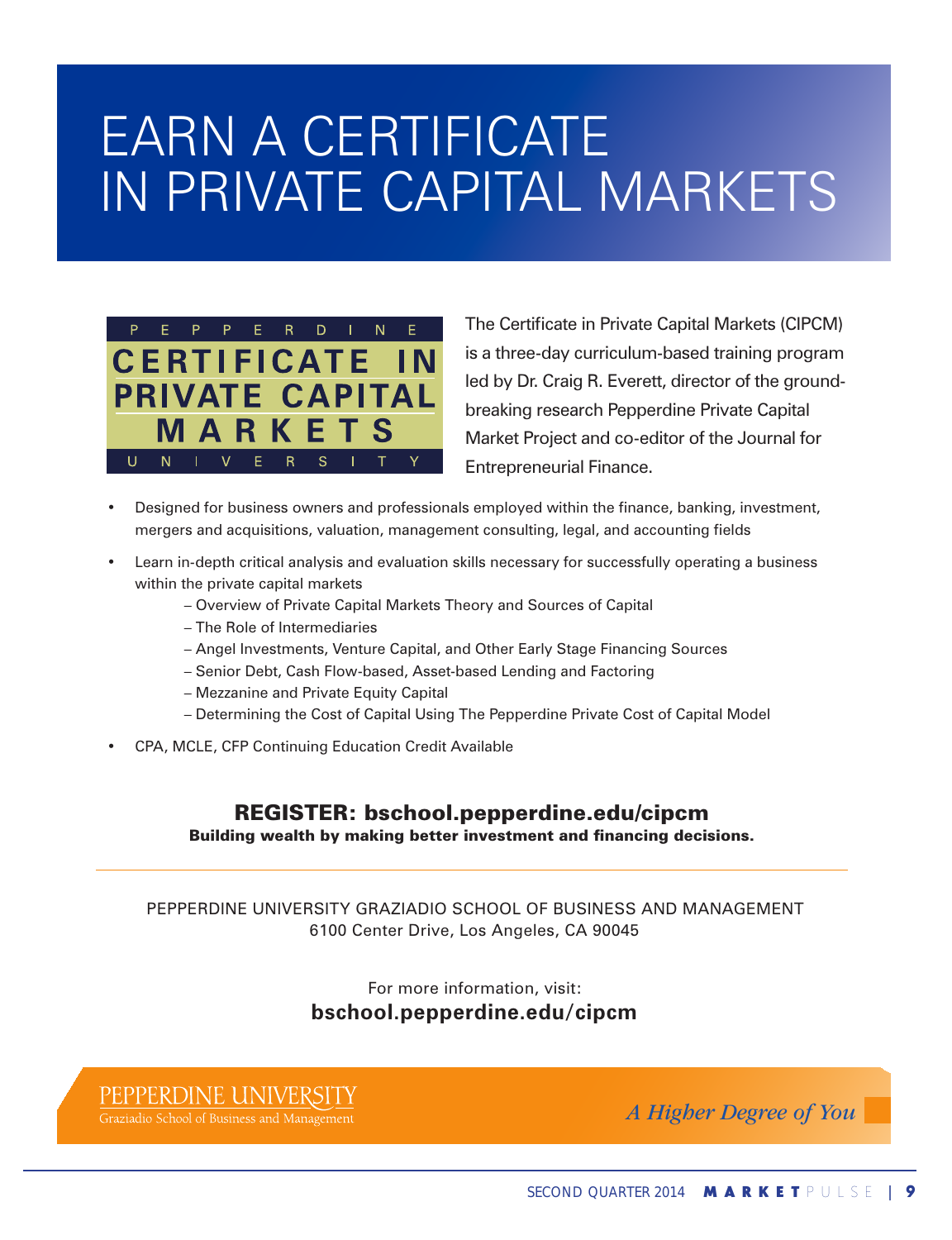#### **10** <sup>|</sup> M A R K E T P U L S E | SECOND Q U A R T E R 2 0 1 4

#### NOTES